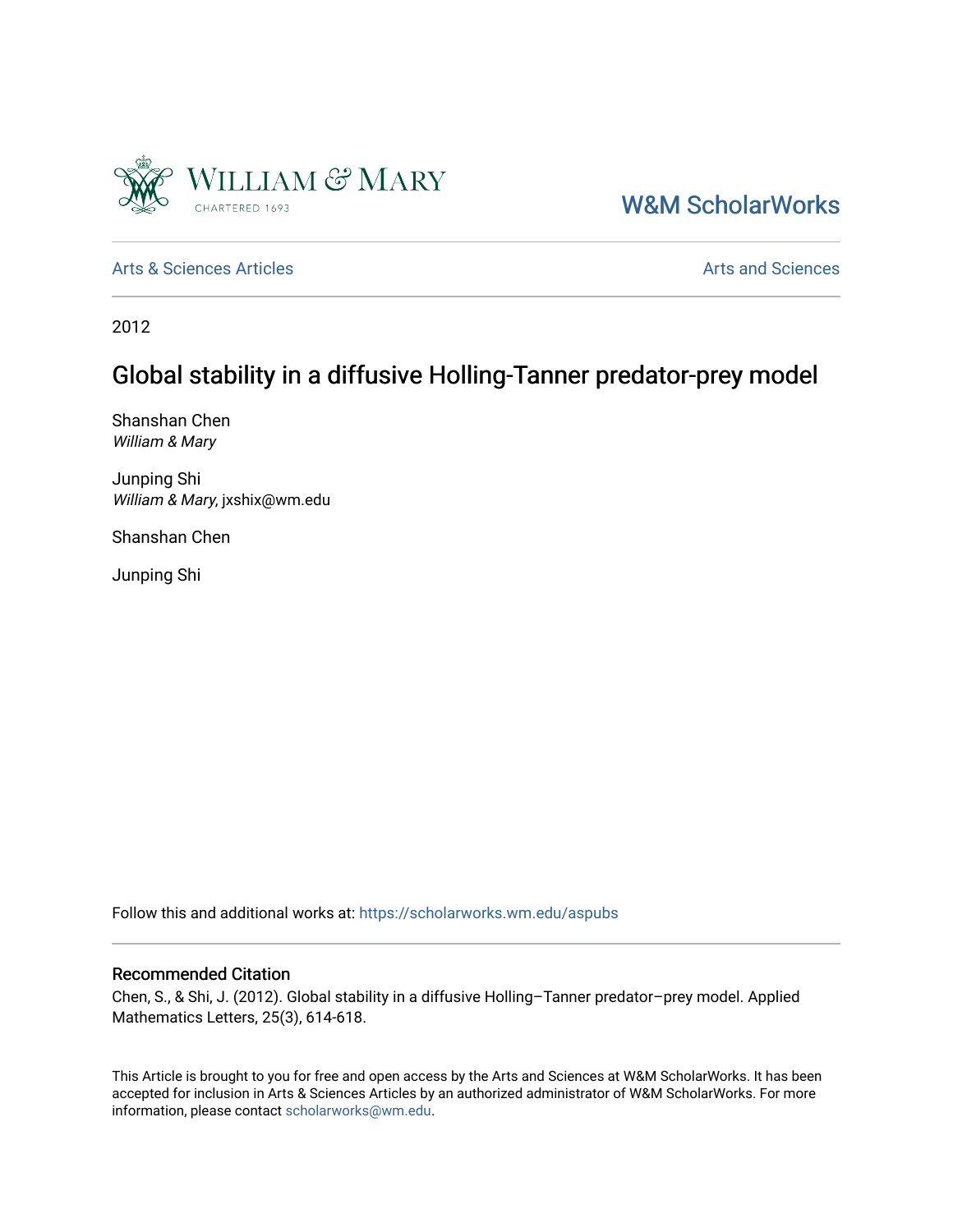Contents lists available at [SciVerse ScienceDirect](http://www.elsevier.com/locate/aml)

## Applied Mathematics Letters



## Global stability in a diffusive Holling–Tanner predator–prey model<sup>\*</sup>

A B S T R A C T

## Shanshan Chen<sup>[a,](#page-1-1)[b](#page-1-2)</sup>, Junping Shi b[,c,](#page-1-3)\*

<span id="page-1-1"></span><sup>a</sup> *Department of Mathematics, Harbin Institute of Technology, Harbin, Heilongjiang, 150001, PR China*

<span id="page-1-2"></span><sup>b</sup> *Department of Mathematics, College of William and Mary, Williamsburg, VA 23187-8795, USA*

<span id="page-1-3"></span>c *School of Mathematical Sciences, Shanxi University, Taiyuan, Shanxi, 030006, PR China*

### a r t i c l e i n f o

*Article history:* Received 12 February 2011 Received in revised form 5 August 2011 Accepted 27 September 2011

*Keywords:* Reaction–diffusion system Predator–prey Holling–Tanner Global stability

### **1. Introduction**

In this work, we revisit a reaction–diffusion Holling–Tanner predator–prey model in the form given in [\[1\]](#page-5-0):

$$
\begin{cases}\n\frac{\partial u}{\partial t} = d_1 \Delta u + au - u^2 - \frac{uv}{m+u}, & x \in \Omega, \ t > 0, \\
\frac{\partial v}{\partial t} = d_2 \Delta v + bv - \frac{v^2}{\gamma u}, & x \in \Omega, \ t > 0, \\
\frac{\partial u(x, t)}{\partial v} = \frac{\partial v(x, t)}{\partial v} = 0, & x \in \partial\Omega, \ t > 0, \\
u(x, 0) = u_0(x) > 0, v(x, 0) = v_0(x) \ge (\neq)0, & x \in \Omega.\n\end{cases}
$$
\n(1.1)

stable under a new simpler parameter condition.

A diffusive Holling–Tanner predator–prey model with no-flux boundary condition is considered, and it is proved that the unique constant equilibrium is globally asymptotically

<span id="page-1-5"></span>© 2011 Elsevier Ltd. All rights reserved.

**Applied Mathematics** Letters

Here  $u(x, t)$  and  $v(x, t)$  represent the density of prey and predators; respectively,  $x \in \Omega \subset \mathbb{R}^n$ ,  $n \ge 1$ , and  $\Omega$  is a bounded domain with a smooth boundary ∂Ω; *d*1, *d*<sup>2</sup> are the diffusion coefficients of prey and predators respectively; and parameters *a*, *m*, *b* and γ are all positive constants; a no-flux boundary condition is imposed on ∂Ω so that the ecosystem is closed to the exterior environment.

The (non-spatial) kinetic equation of system [\(1.1\)](#page-1-5) was first proposed by Tanner [\[2\]](#page-5-1) and May [\[3\]](#page-5-2), while Leslie [\[4\]](#page-5-3) and Leslie and Gower [\[5\]](#page-5-4) consider a similar equation with unbounded predation rate. In [\(1.1\),](#page-1-5) the predator functional response is of Holling type II as in Holling [\[6\]](#page-5-5). The Holling–Tanner system is regarded as one of the prototypical predator–prey models in several classical mathematical biology books; see, for example, May [\[3,](#page-5-2) p. 84] and Murray [\[7,](#page-5-6) pp. 88–94].



<span id="page-1-0"></span> $\overline{\mathbf{x}}$  This work was partially supported by a grant from China Scholarship Council, NSF grant DMS-1022648.

<span id="page-1-4"></span><sup>∗</sup> Corresponding author at: Department of Mathematics, College of William and Mary, Williamsburg, VA 23187-8795, USA. *E-mail address:* [shij@math.wm.edu](mailto:shij@math.wm.edu) (J. Shi).

<sup>0893-9659/\$ –</sup> see front matter © 2011 Elsevier Ltd. All rights reserved. [doi:10.1016/j.aml.2011.09.070](http://dx.doi.org/10.1016/j.aml.2011.09.070)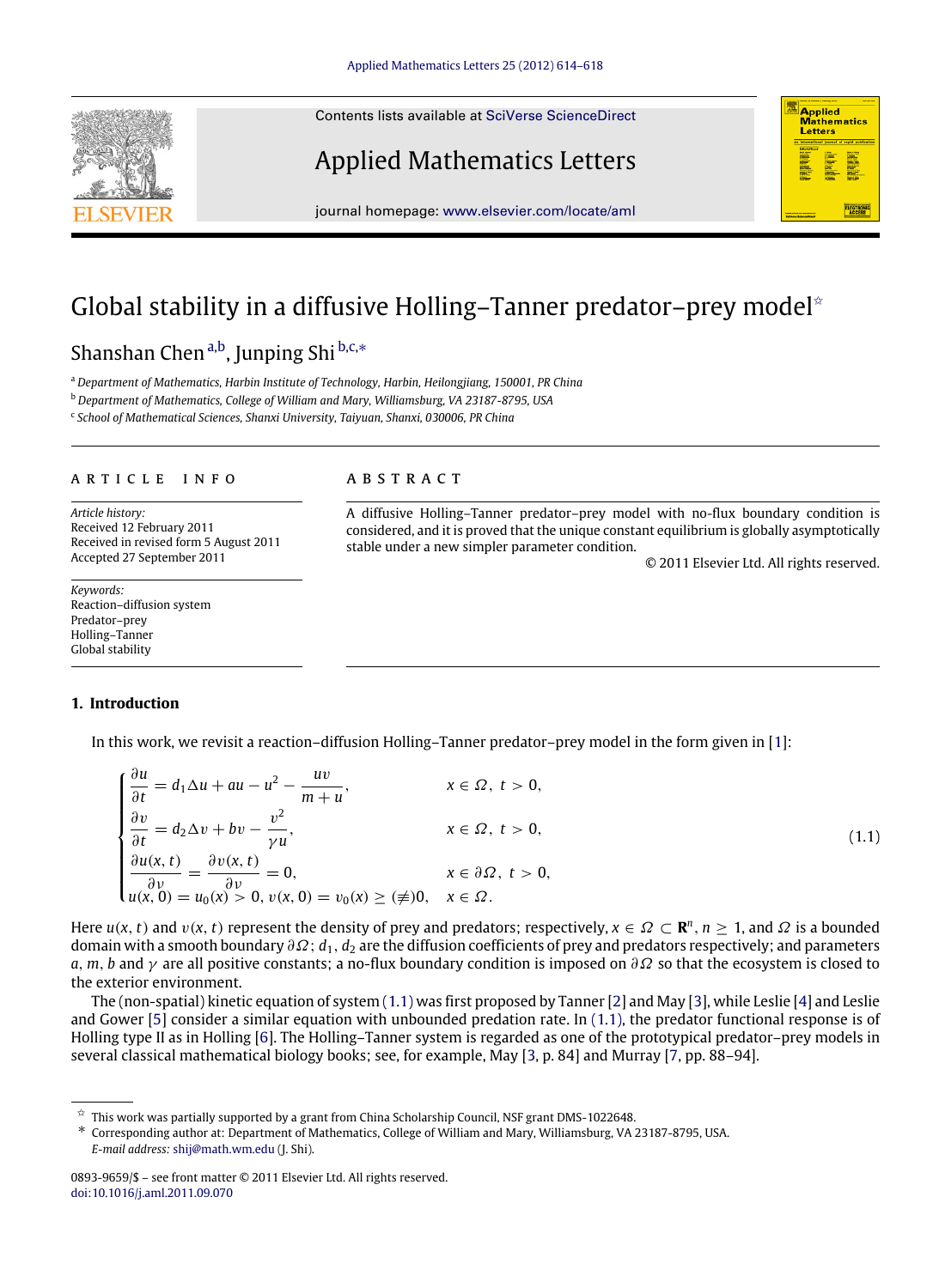Hsu and Huang [\[8\]](#page-5-7) dealt with the question of global stability of the positive equilibrium in a class of predator–prey systems including the ODE version of system [\(1.1\)](#page-1-5) with certain conditions on the parameters, and in [\[9\]](#page-5-8), they proved the uniqueness of the limit cycle when the unique positive equilibrium is unstable. For diffusive system [\(1.1\),](#page-1-5) Peng and Wang [\[10\]](#page-5-9) studied the existence/nonexistence of positive steady state solutions, and they [\[1\]](#page-5-0) also proved a result on the global stability of the positive constant steady state. Li et al. [\[11\]](#page-5-10) considered the Turing and Hopf bifurcations in [\(1.1\).](#page-1-5) Related work on a similar diffusive Leslie–Gower system can also be found in Du and Hsu [\[12\]](#page-5-11), Chen et al. [\[13\]](#page-5-12).

In this note, we prove a new global stability result for the constant positive equilibrium by using a comparison method, and our result significantly improves the earlier one given in [\[10\]](#page-5-9) which was established with the Lyapunov method.

### **2. The main results**

It is easy to verify that system [\(1.1\)](#page-1-5) has a unique positive equilibrium  $(u_*, v_*)$ , where

$$
u_* = \frac{1}{2}(a - m + b\gamma + \sqrt{(a - m - b\gamma)^2 + 4am}), \quad v = b\gamma u_*.
$$

We recall the following known result from [\[1\]](#page-5-0).

**Theorem 2.1.** Assume that the parameters m, a, b,  $\gamma$ ,  $d_1$ ,  $d_2$  are all positive. Then for system [\(1.1\)](#page-1-5):

1. *The positive equilibrium* (*u*∗, v∗) *is locally asymptotically stable if*

<span id="page-2-3"></span>
$$
m^2 + 2(a + b\gamma)m + a^2 - 2ab\gamma \ge 0. \tag{2.1}
$$

2. *The positive equilibrium* (*u*∗, v∗) *is globally asymptotically stable if*

$$
m > b\gamma
$$
, and  $(m + K)[b\gamma + 2(m + u_* + K - a)] > (a + m)b\gamma$ , (2.2)

*where*

$$
K=\frac{1}{2}\left(a-m+\sqrt{(a-m)^2+4a(m-b\gamma)}\right).
$$

In [\[1\]](#page-5-0), the local stability was established through a standard linearization procedure, and the global stability was proved by using a Lyapunov functional. In this note, we prove the global stability under only the condition *m* > *b*γ but without the second condition in [\(2.2\);](#page-2-0) thus our result improves on the one in [\[1\]](#page-5-0). Our proof is based on the upper and lower solution method in [\[14](#page-5-13)[,15\]](#page-5-14). Our main result is stated as:

**Theorem 2.2.** Assume that the parameters m, a, b,  $\gamma$ ,  $d_1$ ,  $d_2$  are all positive. Then for system [\(1.1\)](#page-1-5), the positive equilibrium  $(u_*, v_*)$  *is globally asymptotically stable, that is, for any initial values*  $u_0(x) > 0$ ,  $v_0(x) \geq (\neq)0$ ,

<span id="page-2-4"></span>
$$
\lim_{t \to \infty} u(t, x) = u_*, \qquad \lim_{t \to \infty} v(t, x) = v_*, \quad \text{uniformly for } x \in \overline{\Omega},
$$

*if*

$$
m > b\gamma. \tag{2.3}
$$

<span id="page-2-2"></span><span id="page-2-1"></span><span id="page-2-0"></span>

**Proof.** It is well known that if  $c > 0$ , and  $w(x, t) > 0$  satisfies the equation

$$
\begin{cases}\n\frac{\partial w}{\partial t} = D\Delta w + w(c - w), & x \in \Omega, \ t > 0, \\
\frac{\partial w(t, x)}{\partial v} = 0, & x \in \partial\Omega, \ t > 0, \\
w(x, 0) \ge (\neq)0, & x \in \Omega,\n\end{cases}
$$

then  $w(x, t) \to c$  uniformly for  $x \in \overline{\Omega}$  as  $t \to \infty$ . Since [\(2.3\)](#page-2-1) holds, we can choose an  $\epsilon_0$  satisfying

$$
\langle \epsilon_0 \rangle \langle \frac{b\gamma (m - b\gamma) a}{b\gamma (b\gamma + 1) + m b\gamma + m} \rangle \tag{2.4}
$$

Because *u*(*x*, *t*) satisfies

 $\Omega$ 

$$
\frac{\partial u}{\partial t} = d_1 \Delta u + au - u^2 - \frac{uv}{m+u}
$$
  

$$
\leq d_1 \Delta u + au - u^2,
$$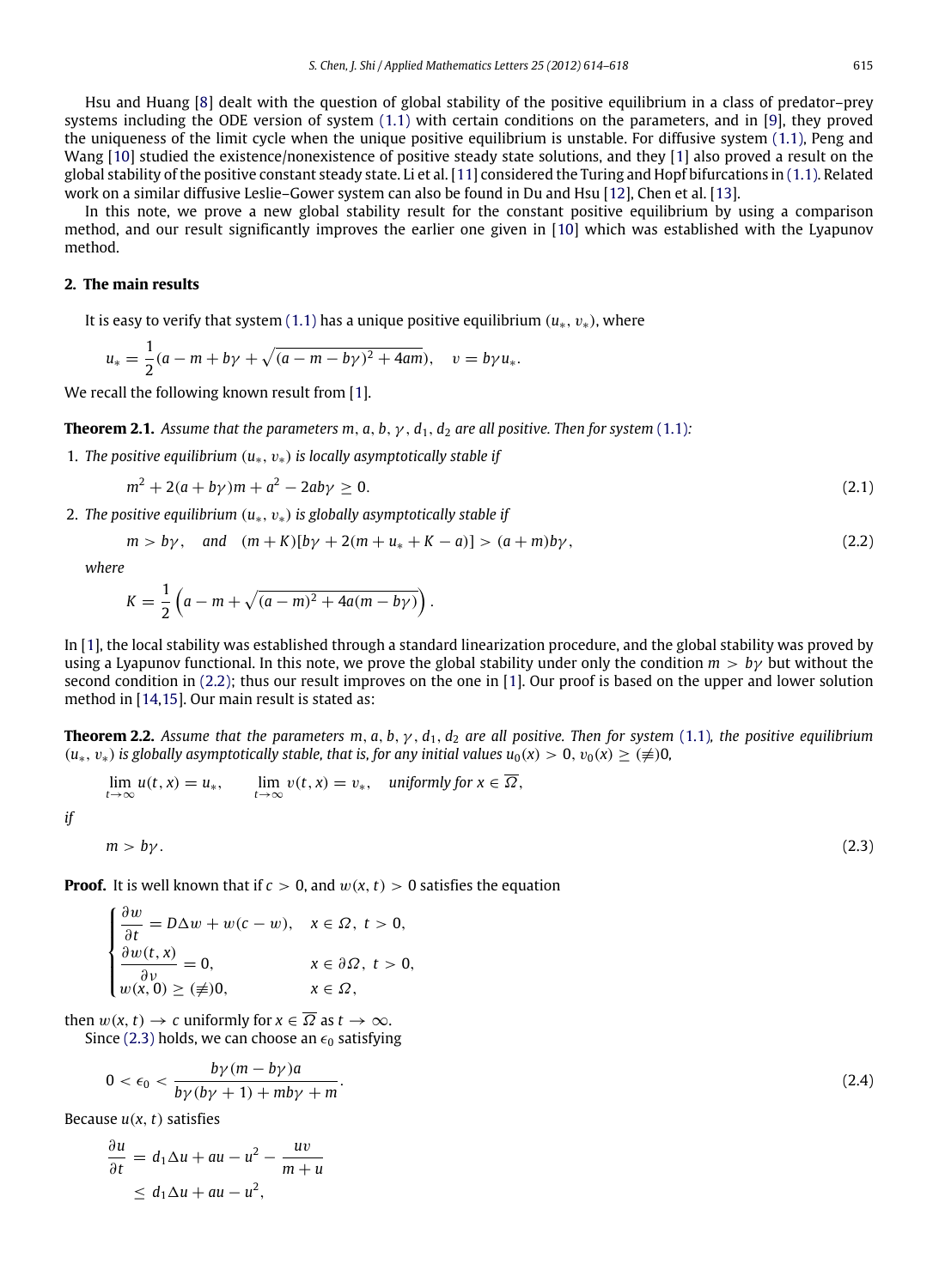and the Neumann boundary condition, then from comparison principle of parabolic equations, there exists  $t_1$  such that for any  $t > t_1$ ,  $u(x, t) \leq \overline{c}_1$ , where  $\overline{c}_1 = a + \epsilon_0$ . This in turn implies

$$
\frac{\partial v}{\partial t} = d_2 \Delta v + bv - \frac{v^2}{\gamma u} \leq d_2 \Delta v + v \left( b - \frac{v}{\gamma (a + \epsilon_0)} \right)
$$

for  $t > t_1$ . Hence there exists  $t_2 > t_1$  such that for any  $t > t_2$ ,  $v(x, t) \leq \overline{c}_2$ , where  $\overline{c}_2 = b\gamma(a + \epsilon_0) + \epsilon_0$ . Again this implies

$$
\frac{\partial u}{\partial t} = d_1 \Delta u + au - u^2 - \frac{uv}{m+u}
$$
  
\n
$$
\geq d_1 \Delta u + au - u^2 - \frac{b\gamma(a+\epsilon_0) + \epsilon_0}{m}u,
$$

for  $t > t_2$ . Since  $m > b\gamma$ , then for  $\epsilon_0$  chosen as in [\(2.4\),](#page-2-2)

$$
a-\frac{b\gamma(a+\epsilon_0)+\epsilon_0}{m}>0, \text{ and } a-\frac{b\gamma(a+\epsilon_0)+\epsilon_0}{m}-\epsilon_0>0.
$$

Hence there exists  $t_3 > t_2$  such that for any  $t > t_3$ ,  $u(x, t) \ge \underline{c}_1 > 0$ , where

$$
\underline{c}_1 = a - \frac{b\gamma(a+\epsilon_0) + \epsilon_0}{m} - \epsilon_0.
$$

Finally we apply the lower bound of  $u$  to the equation of  $v$ , and we have

$$
\frac{\partial v}{\partial t} = d_2 \Delta v + bv - \frac{v^2}{\gamma u}
$$
  
 
$$
\geq d_2 \Delta v + v \left( b - \frac{v}{\gamma \underline{c}_1} \right)
$$

for  $t > t_3$ . Since for the  $\epsilon_0$  chosen above in [\(2.4\),](#page-2-2)

$$
b\gamma\left(a-\frac{b\gamma(a+\epsilon_0)+\epsilon_0}{m}-\epsilon_0\right)-\epsilon_0>0,
$$

then there exists  $t_4 > t_3$  such that for any  $t > t_4$ ,  $v(x, t) \geq \underline{c}_2 > 0$ , where

$$
\underline{\epsilon}_2 = b\gamma \left( a - \frac{b\gamma (a + \epsilon_0) + \epsilon_0}{m} - \epsilon_0 \right) - \epsilon_0.
$$

Therefore for  $t > t_4$  we obtain that

<span id="page-3-0"></span>
$$
\underline{c}_1 \le u(x, t) \le \overline{c}_1, \qquad \underline{c}_2 \le v(x, t) \le \overline{c}_2,
$$

and  $\underline{c}_1$ ,  $\underline{c}_2$ ,  $\overline{c}_1$ ,  $\overline{c}_2$  satisfy

$$
0 \ge a - \overline{c}_1 - \frac{\underline{c}_2}{m + \overline{c}_1}, \qquad 0 \ge b - \frac{\overline{c}_2}{\gamma \overline{c}_1},
$$
  
\n
$$
0 \le a - \underline{c}_1 - \frac{\overline{c}_2}{m + \underline{c}_1}, \qquad 0 \le b - \frac{\underline{c}_2}{\gamma \underline{c}_1}.
$$
\n(2.5)

The inequalities [\(2.5\)](#page-3-0) show that  $(\bar{c}_1, \bar{c}_2)$  and ( $\underline{c}_1, \underline{c}_2$ ) are a pair of coupled upper and lower solutions of system [\(1.1\)](#page-1-5) as in the definition in [\[14,](#page-5-13)[15\]](#page-5-14) (see also [\[16\]](#page-5-15)), as the nonlinearities in [\(1.1\)](#page-1-5) are mixed quasimonotone. It is clear that there exists  $K > 0$  such that for any  $(\underline{c}_1, \underline{c}_2) \le (u_1, v_1), (u_2, v_2) \le (\overline{c}_1, \overline{c}_2)$ ,

$$
\begin{aligned}\n\left|au_1 - u_1^2 - \frac{u_1 v_1}{m + u_1} - au_2 + u_2^2 + \frac{u_2 v_2}{m + u_2}\right| &\le K(|u_1 - u_2| + |v_1 - v_2|), \\
\left|bv_1 - \frac{v_1^2}{\gamma u_1} - bv_2 + \frac{v_2^2}{\gamma u_2}\right| &\le K(|u_1 - u_2| + |v_1 - v_2|).\n\end{aligned}
$$

We define two iteration sequences  $(\overline{c}_1^{(m)},\overline{c}_2^{(m)})$  and  $(\underline{c}_1^{(m)},\underline{c}_2^{(m)})$  as follows: for  $m\geq 1,$ 

$$
\overline{c}_1^{(m)} = \overline{c}_1^{(m-1)} + \frac{1}{K} \left( a \overline{c}_1^{(m-1)} - (\overline{c}_1^{(m-1)})^2 - \frac{\overline{c}_1^{(m-1)} \underline{c}_2^{(m-1)}}{m + \overline{c}_1^{(m-1)}} \right),
$$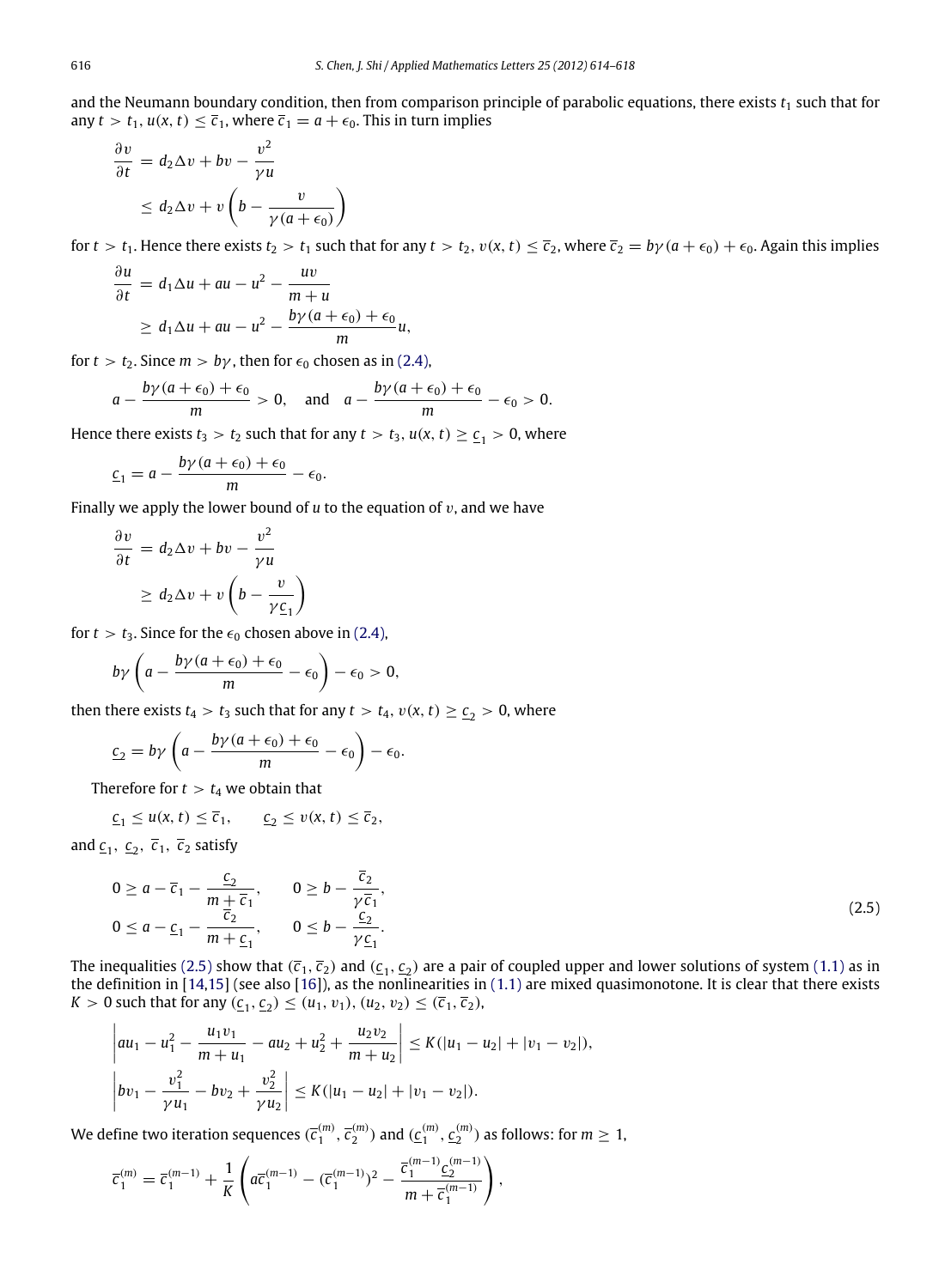$$
\begin{aligned}\n\overline{c}_2^{(m)} &= \overline{c}_2^{(m-1)} + \frac{1}{K} \left( b \overline{c}_2^{(m-1)} - \frac{(\overline{c}_2^{(m-1)})^2}{\gamma \overline{c}_1^{(m-1)}} \right), \\
\underline{c}_1^{(m)} &= \underline{c}_1^{(m-1)} + \frac{1}{K} \left( a \underline{c}_1^{(m-1)} - (\underline{c}_1^{(m-1)})^2 - \frac{\underline{c}_1^{(m-1)} \overline{c}_2^{(m-1)}}{m + \underline{c}_1^{(m-1)}} \right), \\
\underline{c}_2^{(m)} &= \underline{c}_2^{(m-1)} + \frac{1}{K} \left( b \underline{c}_2^{(m-1)} - \frac{(\underline{c}_2^{(m-1)})^2}{\gamma \underline{c}_1^{(m-1)}} \right),\n\end{aligned}
$$

where  $(\bar{c}_1^0, \bar{c}_2^0) = (\bar{c}_1, \bar{c}_2)$  and  $(\underline{c}_1^0, \underline{c}_2^0) = (\underline{c}_1, \underline{c}_2)$ . Then for  $m \geq 1$ ,  $(\underline{c}_1, \underline{c}_2) \leq (\underline{c}_1^{(m)}, \underline{c}_2^{(m)}) \leq (\underline{c}_1^{(m+1)}, \underline{c}_2^{(m+1)}) \leq$  $(\overline{c}_1^{(m+1)}, \overline{c}_2^{(m+1)}) \leq (\overline{c}_1^{(m)}, \overline{c}_2^{(m)}) \leq (\overline{c}_1, \overline{c}_2)$ , and there exists  $(\tilde{c}_1, \tilde{c}_2)$  and  $(\check{c}_1, \check{c}_2)$  such that  $(\underline{c}_1, \underline{c}_2) \leq (\check{c}_1, \check{c}_2) \leq (\check{c}_1, \tilde{c}_2) \leq$  $(\overline{c}_1, \overline{c}_2)$ , so  $\lim_{m\to\infty} \overline{c}_1^m = \tilde{c}_1$ ,  $\lim_{m\to\infty} \overline{c}_2^{(m)} = \tilde{c}_2$ ,  $\lim_{m\to\infty} \underline{c}_1^{(m)} = \tilde{c}_1$ ,  $\lim_{m\to\infty} \underline{c}_2^{(m)} = \tilde{c}_2$  and

<span id="page-4-0"></span>
$$
0 = a - \tilde{c}_1 - \frac{\check{c}_2}{m + \tilde{c}_1}, \qquad 0 = b - \frac{\tilde{c}_2}{\gamma \tilde{c}_1},
$$
  
\n
$$
0 = a - \check{c}_1 - \frac{\tilde{c}_2}{m + \tilde{c}_1}, \qquad 0 = b - \frac{\check{c}_2}{\gamma \tilde{c}_1}.
$$
\n(2.6)

Simplifying [\(2.6\)](#page-4-0) we obtain

<span id="page-4-1"></span>
$$
(a - \tilde{c}_1)(m + \tilde{c}_1) = b\gamma \tilde{c}_1,
$$
  
\n
$$
(a - \tilde{c}_1)(m + \tilde{c}_1) = b\gamma \tilde{c}_1.
$$
\n(2.7)

Subtracting the first equation of  $(2.7)$  from the second equation, we have

$$
(\tilde{c}_1 - \tilde{c}_1)(a - m + b\gamma - \tilde{c}_1 - \tilde{c}_1) = 0.
$$
\n(2.8)

If we assume that  $\tilde{c}_1 \neq \tilde{c}_1$ , then

<span id="page-4-2"></span>
$$
a - m + b\gamma = \tilde{c}_1 + \tilde{c}_1. \tag{2.9}
$$

Substituting equation [\(2.9\)](#page-4-2) into [\(2.7\),](#page-4-1) we have

$$
(a - \tilde{c}_1)(m + \tilde{c}_1) = b\gamma (a - m + b\gamma - \tilde{c}_1),
$$
  
\n
$$
(a - \tilde{c}_1)(m + \tilde{c}_1) = b\gamma (a - m + b\gamma - \tilde{c}_1).
$$
\n(2.10)

Hence the following equation:

<span id="page-4-3"></span>
$$
(a-x)(m+x) = b\gamma(a-m+b\gamma-x)
$$
\n
$$
(2.11)
$$

has two positive roots  $\tilde{c}_1$  and  $\tilde{c}_1$ . Eq. [\(2.11\)](#page-4-3) can be written as follows:

 $x^2 + (m - a - b\gamma)x + (b\gamma + a)(b\gamma - m) = 0.$ 

Since  $m > b\gamma$ , Eq. [\(2.11\)](#page-4-3) cannot have two positive roots. Hence  $\tilde{c}_1 = \tilde{c}_1$ , and consequently,  $\tilde{c}_2 = \tilde{c}_2$ . Then from the results in [\[14](#page-5-13)[,15\]](#page-5-14), the solution  $(u(x, t), v(x, t))$  of system [\(1.1\)](#page-1-5) satisfies

$$
\lim_{t\to\infty} u(t,x) = u_*, \qquad \lim_{t\to\infty} v(t,x) = v_*, \quad \text{uniformly for } x \in \overline{\Omega}.
$$

The condition  $m > b\gamma$  implies that  $m^2 + 2(a + b\gamma)m + a^2 - 2ab\gamma \geq 0$ . Hence from [Theorem 2.1](#page-2-3) and the above analysis, we can obtain that the constant equilibrium (*u*<sub>∗</sub>, *v*<sub>∗</sub>) is globally asymptotically stable for system [\(1.1\)](#page-1-5) if [\(2.3\)](#page-2-1) holds. □

For the diffusive Holling–Tanner system with same kinetic equations, there are two other versions of nondimensionalized equations in [\[8](#page-5-7)[,11\]](#page-5-10). Our result [Theorem 2.2](#page-2-4) can be applied to both equations with a conversion of the parameters. In [\[8\]](#page-5-7) only a system of ordinary differential equations was considered, but adding diffusion will cast the system in [\[8\]](#page-5-7) into the form

<span id="page-4-4"></span>
$$
\begin{cases}\n\frac{\partial u}{\partial t} = d_1 \Delta u + u(1 - u) - \frac{uv}{a + u}, & x \in \Omega, \ t > 0, \\
\frac{\partial v}{\partial t} = d_2 \Delta v + v \left(\delta - \beta \frac{v}{u}\right), & x \in \Omega, \ t > 0, \\
\frac{\partial u(t, x)}{\partial v} = \frac{\partial v(t, x)}{\partial v} = 0, & x \in \partial\Omega, \ t > 0, \\
u(x, 0) = u_0(x) > 0, v(x, 0) = v_0(x) \ge (\neq)0, \ x \in \Omega.\n\end{cases}
$$
\n(2.12)